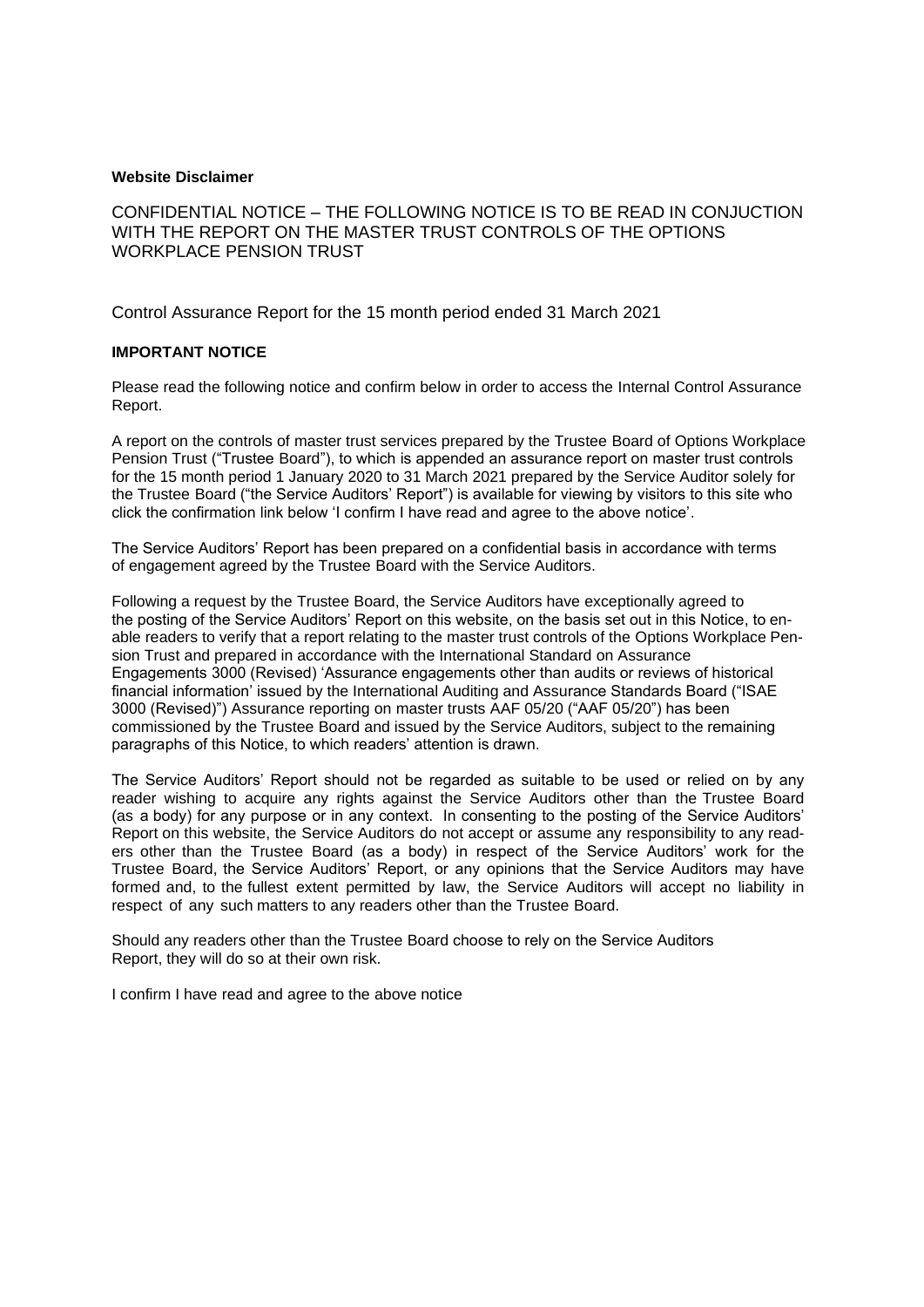

# **The Options Workplace Pension Trust Controls Report (Type 2)**

In accordance with AAF 05/20 and ISAE 3000 15 months ended 31 March 2021

OPTIONS CORPORATE PENSIONS UK LTD 1st Floor, Lakeside House, Shirwell Crescent, Furzton Lake, Milton Keynes, MK4 1GA





PART OF

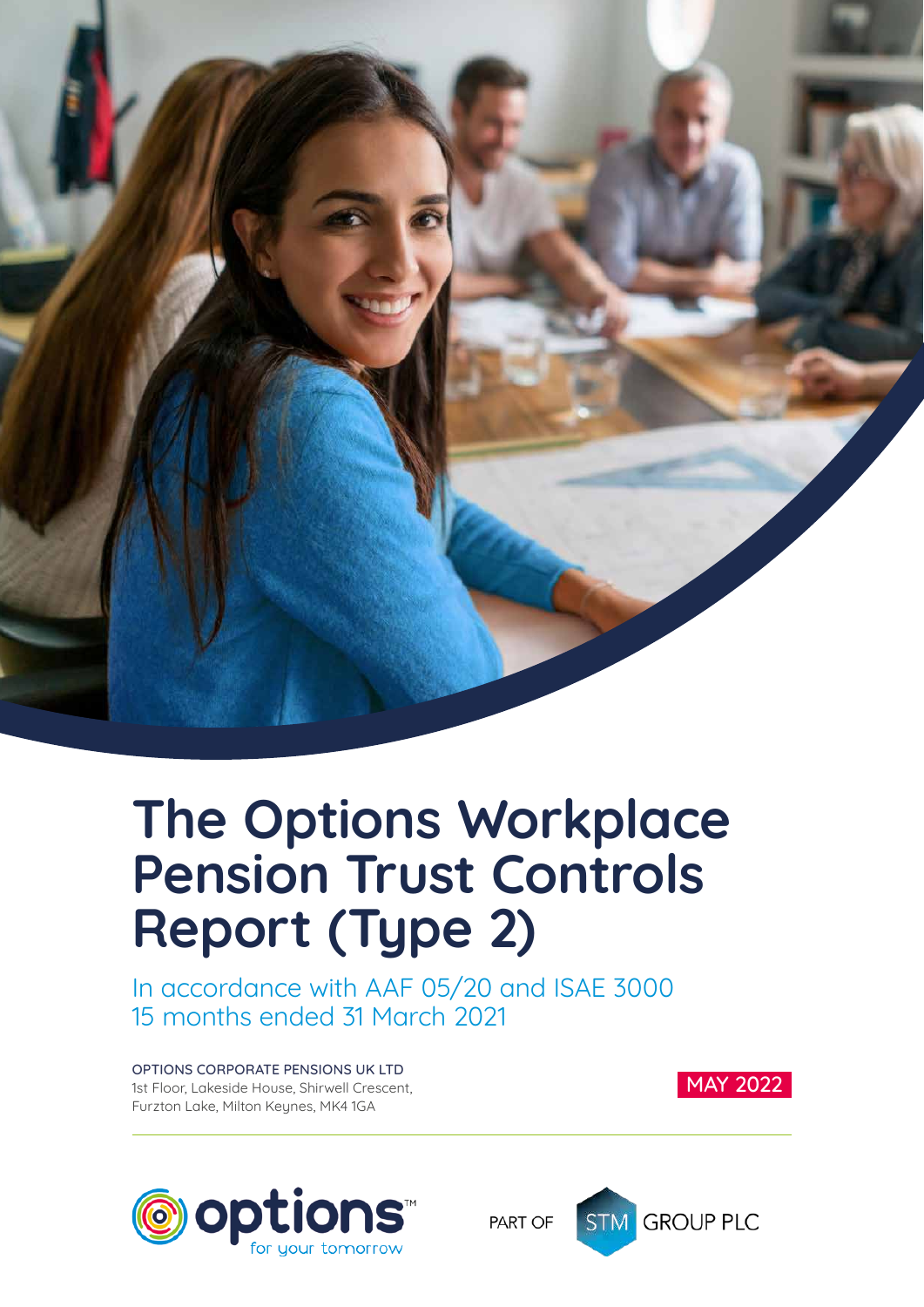# Introduction

The independent Trustee Board of the Options Workplace Pension Trust (OWPT) is pleased to present this report setting out the control environment and internal controls for the Scheme's Master Trust services for the operating period ending 31 March 2021.

The Options Workplace Pension Trust was established in October 2012 with the primary purpose of offering an Auto Enrolment solution to existing and future clients of Options Pensions UK. The 'scheme funder' is jointly provided by Options Corporate Pensions UK Limited (OCPUK) and STM Group Plc.

Administration of the Scheme is performed by Options Corporate Pensions UK Limited, who are based in Milton Keynes and specialise in providing pension services and products to the UK market.

The current OWPT Trustee Board consists of MK Corporate Trustees UK Limited (affiliated trustee), Barry Parr (independent trustee) and Anthony Filbin who is the appointed independent Chair of Trustees. The Trustee Board have a good knowledge of all aspects of pension administration, governance and trusteeship, and have many years of experience working within the Corporate Pensions Industry.

The Pensions Regulator (TPR) expects master trust schemes to follow high standards. The quality features set out in TPR's Code of Practice No.13 were incorporated in the AAF 02/07 (now known as AAF 05/20) framework, developed by TPR and the Institute of Chartered Accountants in England and Wales (ICAEW).

Options Workplace Pension Trust was authorised by TPR on 25 September 2019 and is on the list of approved master trusts. The OWPT Trustee Board has continued to work closely with the Regulator to ensure the Trust is understanding and meeting requirements under the supervisory regime, particularly with regard to our response managing the scheme during the COVID-19 pandemic.

Our Service Auditor, Assure UK, has independently assessed The Options Workplace Pension Trust's key controls and confirmed that they are designed to meet the AAF Master Trust quality control objectives set by The Pensions Regulator with the ICAEW.

Going forward, we will build upon our foundations and continue to strive to provide good member outcomes whilst keeping costs at a minimum.

anthony filbin

Anthony Filbin Chair of Trustees of The Options Workplace Pension Trust Date: 18/05/2022



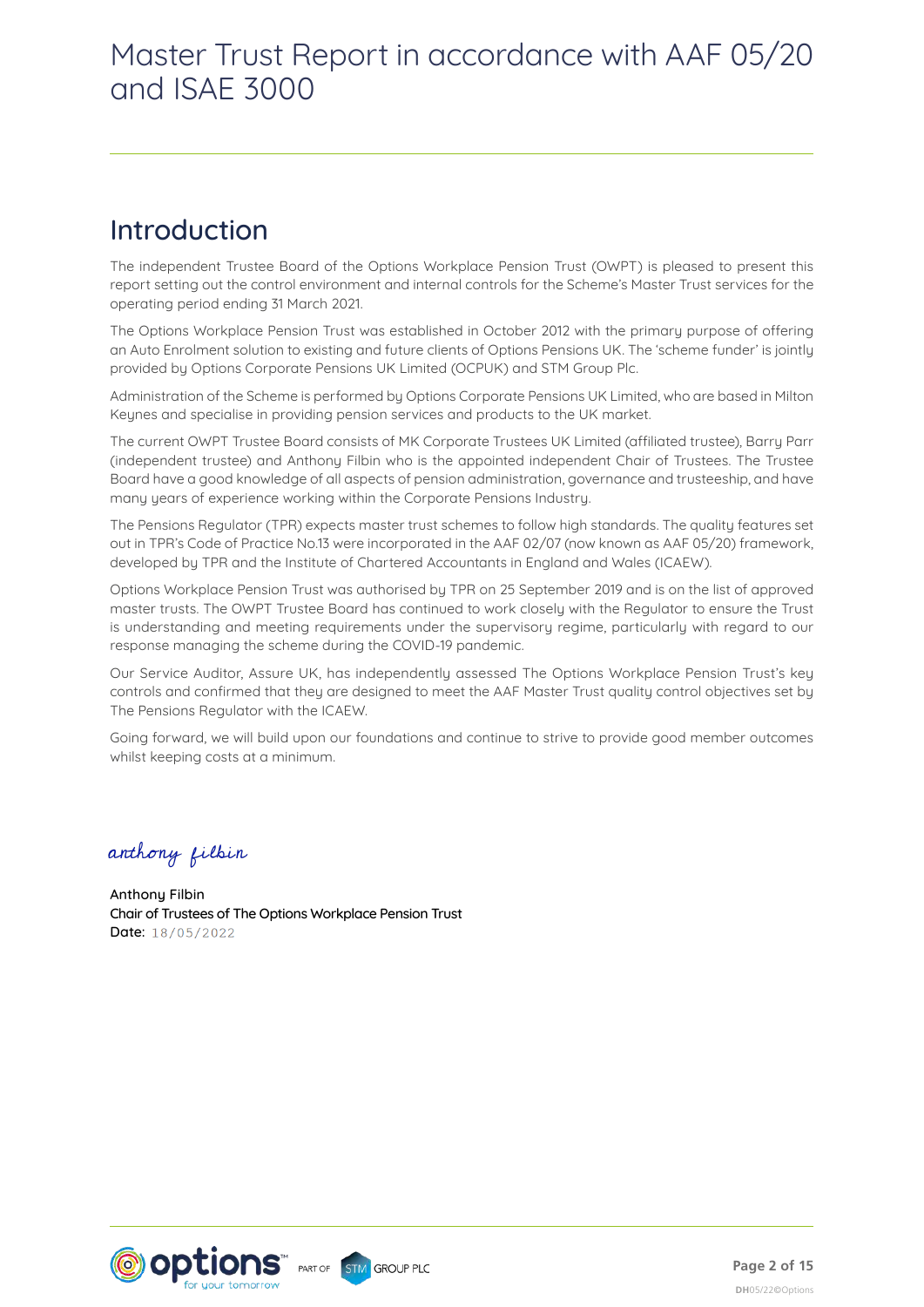# CONTENTS Page

| Introduction                                 |  |
|----------------------------------------------|--|
|                                              |  |
| 2. Report by the Service Auditor             |  |
| 3. Business Overview and Control Environment |  |
| 4. Summary of Control Objectives             |  |

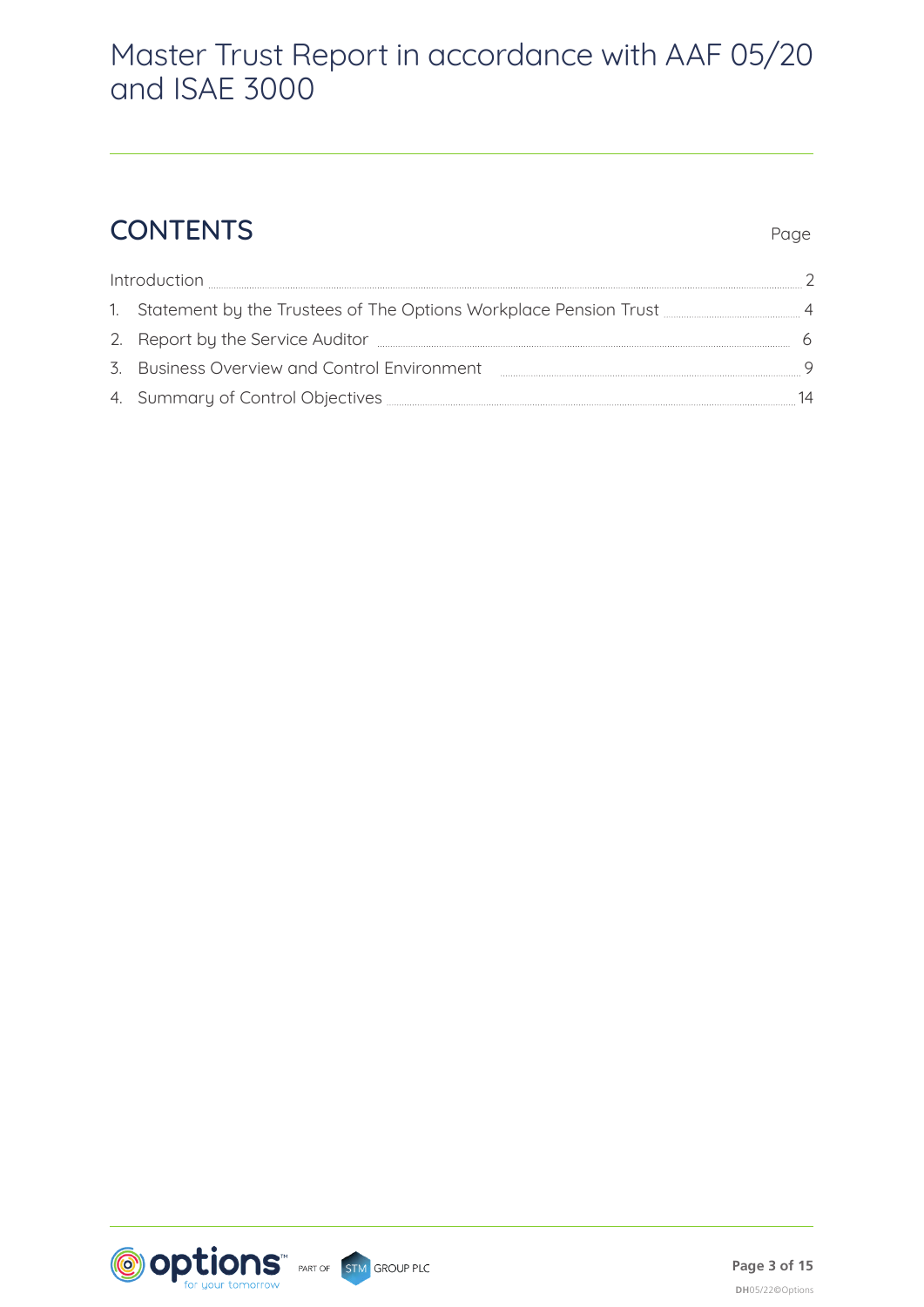# 1. Statement by the Trustees of The Options Workplace Pension Trust

As Trustees of The Options Workplace Pension Trust (the Master Trust), we are responsible for the identification of control objectives relating to the governance of the Master Trust and for establishing governance control activities including oversight of systems and processes that provide reasonable assurance that the control objectives are achieved. Those control objectives are derived from standards of governance set out in the Pensions Regulator's DC Code of Practice and DC Guides.

In carrying out those responsibilities, we have regard not only to the interests of employers who have entrusted their employees' DC contributions to the Master Trust (or are considering doing so) and members of the Master Trust but also to the needs of the Pensions Regulator who may use this report to help determine whether certain governance procedures including oversight of systems and processes relevant to Master Trust supervisory requirements have been met and have been subject to independent scrutiny.

We have evaluated the effectiveness of The Options Workplace Pension Trust governance control activities including oversight of systems and processes having regard to ICAEW TECH 05/20 AAF and the control objectives set out therein.

We have had two exceptions during the period detailed in Section 5 Control Objectives and Control Activities.

We set out in this report a description of the relevant governance control activities including oversight of systems and processes established by the Trustees of the Options Workplace Pension Trust together with the related control objectives which operated during the period 1 January 2020 to 31 March 2021 and confirm that:

- a) The report describes fairly the governance control activities established by the Trustees that relate to the control objectives referred to above which were in place throughout the period from 1 January 2020 to 31 March 2021;
- b) The governance control activities described were suitably designed throughout the period from 1 January 2020 to 31 March 2021 such that there is reasonable assurance that the specified control objectives would be achieved if the described governance control activities were complied with satisfactorily; and
- c) The governance control activities described were operating with sufficient effectiveness to provide reasonable assurance that the related control objectives were achieved throughout the specified period.

Signed on behalf of the Trustees of The Options Workplace Pension Trust

anthony filbin

Anthony Filbin Chair of Trustees of The Options Workplace Pension Trust Date: 18/05/2022  $18/80/2022$ 



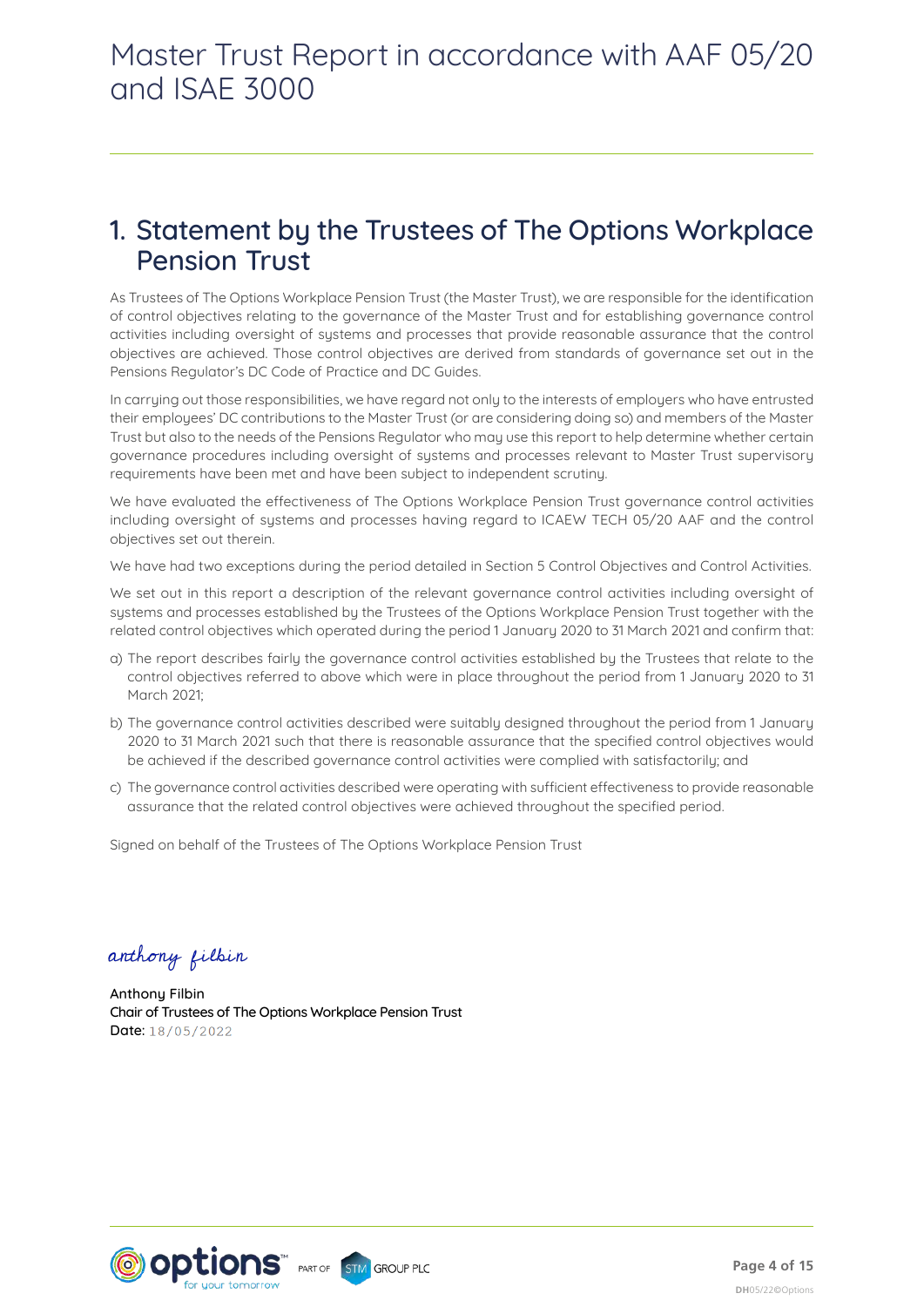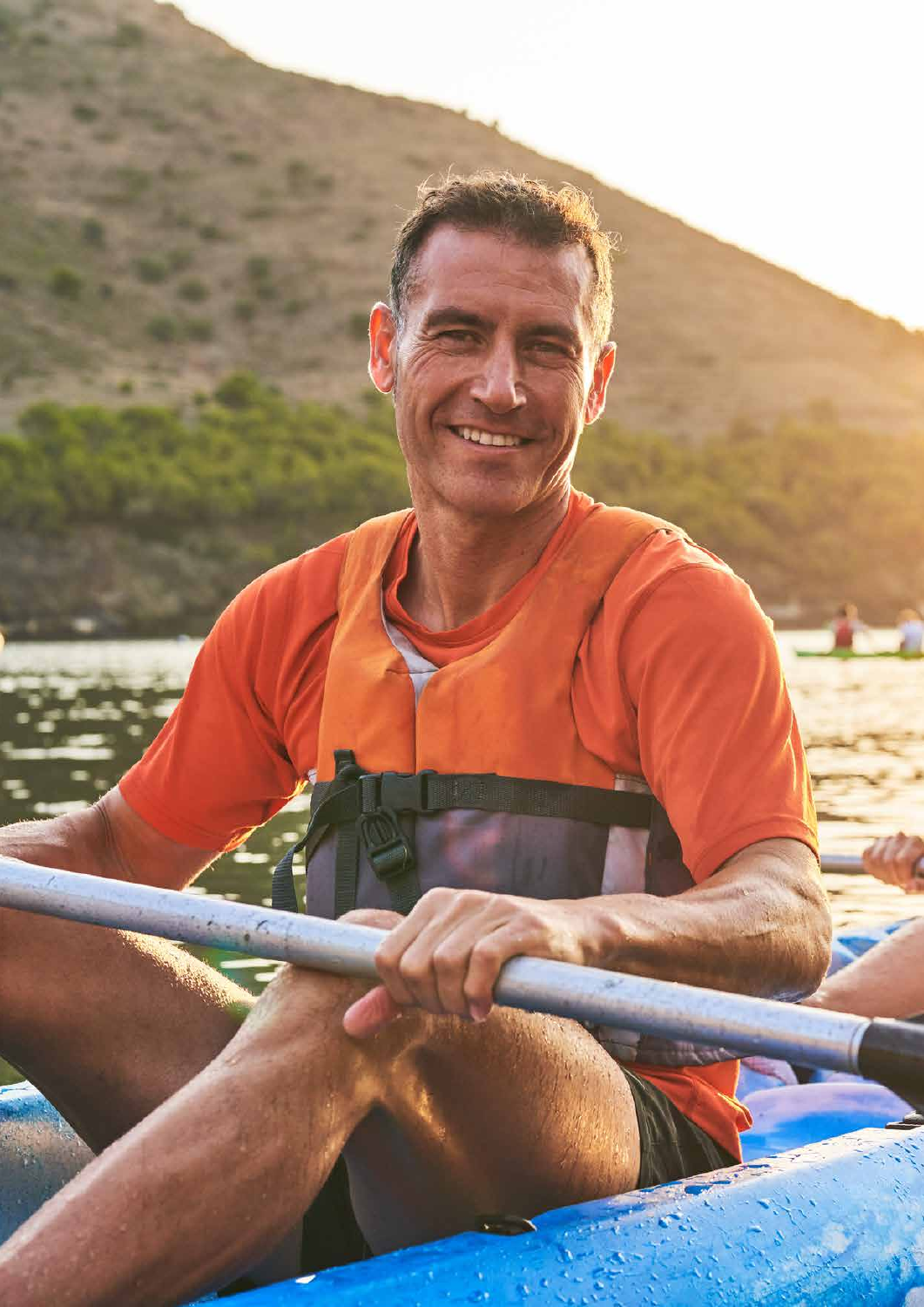# 2. Report by the Service Auditor

Independent Service Auditor's assurance report on the governance control activities established by the Trustees of The Options Workplace Pension Trust (the Master Trust)

# Use of report

Our report, subject to the permitted disclosures set out below, is made solely for the use of the Trustees of the Master Trust (the Trustees), and is solely for the purpose of reporting on the control activities of the Master Trust, in accordance with our terms of engagement letter dated 5 February 2021 and attached in the appendix. Our work has been undertaken so that we might report to the Trustees those matters that we have agreed to state to them in our report and for no other purpose.

We permit the disclosure of our report, in full only to verify to the recipient that a report by Service Auditor has been commissioned by the Trustees and issued in connection with the control activities of the Master Trust without assuming or accepting any responsibility or liability to the recipient on our part. To the fullest extent permitted by law, we do not and will not accept or assume responsibility to anyone other than the Trustees as a body for our work, for our report or for the opinions we have formed.

### Scope

We have been engaged to report on the description of governance control activities including oversight of systems and processes established by the Trustees of The Options Workplace Master Trust throughout the period from 1 January 2020 to 31 March 2021 and on the suitability of the design and operating effectiveness of those governance control activities stated in the description.

### Trustees' responsibilities

The Trustees' responsibilities and statement are set out in section 1 of the report. The control objectives stated in the description include those control objectives set out in TECH 05/20 AAF that are considered relevant by the Trustees.

### Our responsibilities

Our responsibility is to form an independent opinion, based on the work carried out in relation to the governance control activities established by the Trustees of The Option Workplace Master Trust as described in section 5 of the report and report this to you. We conducted our engagement in accordance with International Standard on Assurance Engagements (ISAE) 3000 (Revised) and with TECH 05/20 AAF. ISAE 3000 (Revised) and TECH 05/20 AAF require, among other things, that we comply with ethical and other professional requirements.

We plan and perform our procedures to obtain reasonable assurance about whether, in all material respects, the description is fairly presented and the governance control activities were suitably designed and operating effectively. The criteria against which the governance control activities were evaluated are the control objectives developed for Master Trusts as set out within ICAEW TECH 05/20 AAF and identified by the Trustees as control objectives to be applied for the purpose of governance.

Our work involved performing procedures to obtain evidence about the presentation of the Trustees' description of the governance control activities including the oversight of systems and processes and the design and operating effectiveness of those governance control activities. Our procedures include assessing the risks that the description is not fairly presented, and that the governance controls activities were not suitably designed or operating effectively. Our procedures also include testing the operating effectiveness of those governance control activities that we consider necessary to obtain reasonable assurance that the control objective stated in the description were achieved. An assurance engagement of this tupe also includes evaluating the overall presentation of the description and suitability of the control objectives stated therein.



**DH**05/22©Options **Page 6 of 15**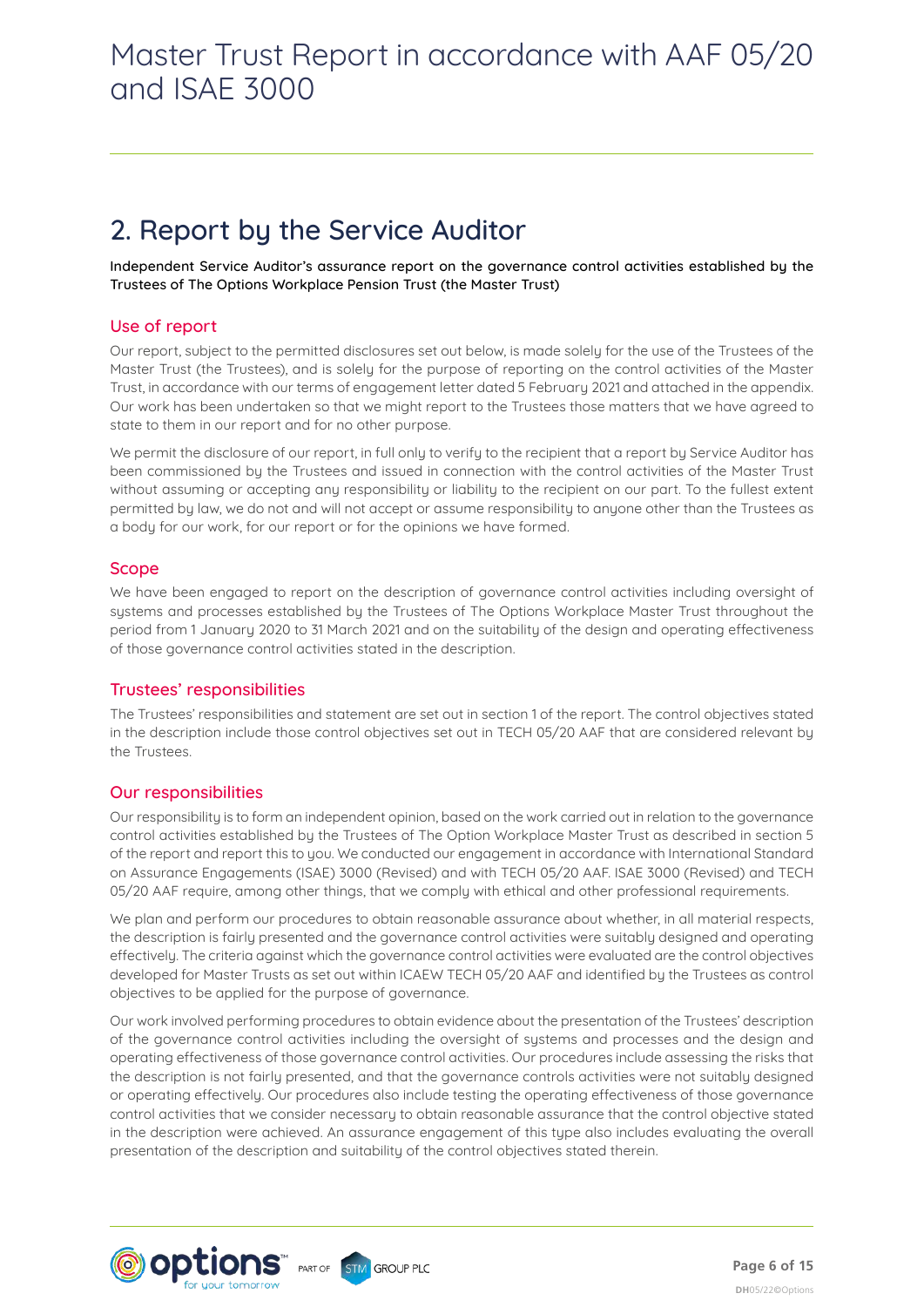# Our independence and quality control

We have complied with the independence and other ethical requirements of the 'Code of Ethics for Professional Accountants' issued by the International Ethics Standards Board for Accountants which is founded on fundamental principles of integrity, objectivity, professional competence and due care, confidentiality and professional behaviour.

The firm applies International Standard on Quality Control 1 and accordingly maintains a comprehensive system of quality control, including documented policies and procedures regarding compliance with ethical requirements, professional standards and applicable legal and regulatory requirements.

# Inherent limitations

The Trustees' description of governance control activities including oversight of systems and processes was prepared to meet the common needs of a broad range of users and may not, therefore, include every aspect of governance control activities that may be relevant to each participating employer or member of the Master Trust. Also, because of their nature, governance control activities may not prevent or detect and correct all errors or omissions in performing governance activities.

Our opinion is based on historical information. The projection of any evaluation of the fairness of the presentation of the description, or opinion about the suitability of the design or operating effectiveness of the governance control activities to future periods would be inappropriate.

### Opinion

In our opinion, in all material respects:

- (i) The accompanying Master Trust report fairly presents the governance control activities established by the Trustees that relate to the control objectives referred to above which were in place throughout the period from 1 January 2020 to 31 March 2021; and
- (ii) The governance control activities established by the Trustees described in section 5 were suitably designed to provide reasonable, but not absolute, assurance that the specified control objectives would have been achieved if the described governance control activities operated effectively throughout the period from 1 January 2020 to 31 March 2021; and
- (iii) The governance control activities established by the Trustees that were tested were operating with sufficient effectiveness to provide reasonable, but not absolute, assurance that the related control objectives were achieved throughout the period from 1 January 2020 to 31 March 2021.

againe 11g

ASSURE UK Chartered Accountants London Date: 18/05/2022





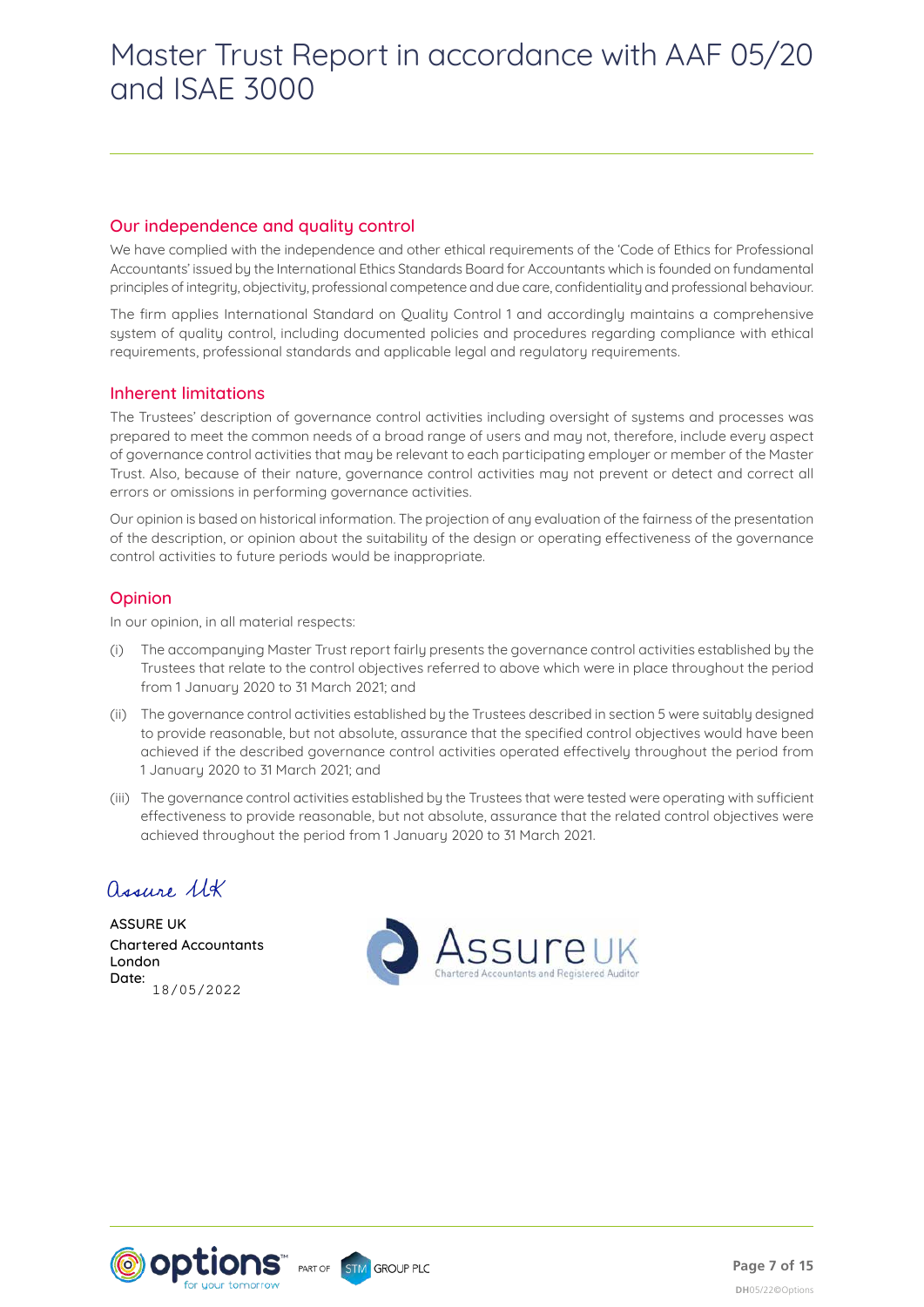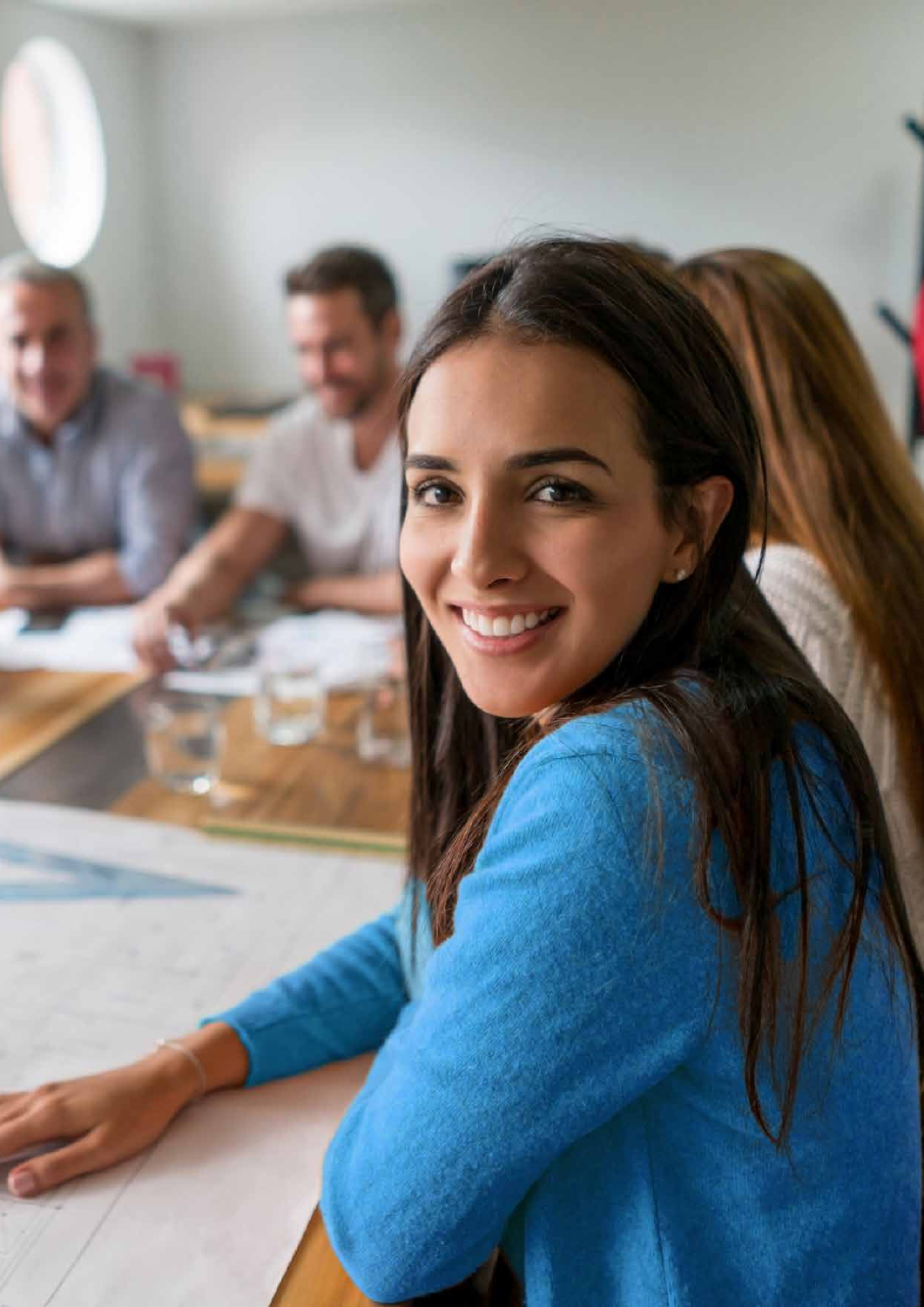# 3. Business Overview and Control Environment

### **Historu**

The Options Workplace Pension Trust (OWPT) was established in October 2012 with the primary purpose of offering an Auto Enrolment solution to existing and future clients of Options Corporate Pensions UK Ltd.

The Scheme's membership as at the end of March 2021 consists of 3,915 participating employers, 98,213 active members and 87,995 deferred members. The scheme's assets under management (AUM) stand at £284m.

The investment strategy of the Trust consists of a default fund. This default fund is the Alliance Bernstein target dated funds that de-risks towards retirement based upon a member's date of birth. We have sections for key connections namely;

- the IndePension's section which utilises model portfolios from Shard Capital, with the Balanced fund used as the default fund; and
- the Centralus section which utilises the TAM Focused portfolios, with the Balanced portfolio used as the default fund.

There is currently a separately advised section of the OWPT utilising Quilter Cheviot model portfolios, with the balanced model being the default. This section is advised by Futura, a regulated financial advisory firm, for specific participating employers of the OWPT.

In 2021 we partnered with Wahed Invest to provide a Halal model of portfolios which are Sharia compliant. This has replaced our existing Islamic section.

All defaults which are not target date funds, have a conventional Lifestyling strategy overlay, which de-risks members the closer they get to retirement.

# **Objectives**

- To offer a value-added proposition for both employers and members
- To offer diversity in the marketplace recognising one size does not fit all
- To grow the business effectively while always maintaining the quality of the client service being delivered
- To manage the risk of the business
- To ensure that the most effective IT and marketing solutions are adopted and that they are maintained in a secure environment
- To ensure that the OWPT is fully compliant with legislation and requirements of TPR
- To ensure that the OWPT maintains Type 2 MTAF accreditation
- To ensure that the OWPT continues to meet the objectives as set out in the business plan
- To build an effective retirement pathway for all
- To offer Self-select funds that add diversity and value for the specific needs of members

### The Board of Trustees

The Options Workplace Pension Trust is a Master Trust and is governed by a Board of Trustees (Trustee Board). The Board is comprised of three trustees; MK Corporate Trustees UK Ltd (affiliated trustee), Anthony Filbin (independent trustee Chair) and Barry Parr (independent trustee). The Trustee Board has a broad range of knowledge on all pension matters which provides for independence, corporate governance and expertise.

The Trustee Board meets on a quarterly basis to enable robust governance standards to be maintained and to ensure member's best interests are at the heart of what we do.

There is also an Investment sub-committee that focuses on the investments offered within the OWPT. This also meets at least quarterly and is attended by the appointed Investment Advisers to the Trustee Board - Dean Wetton Advisory.

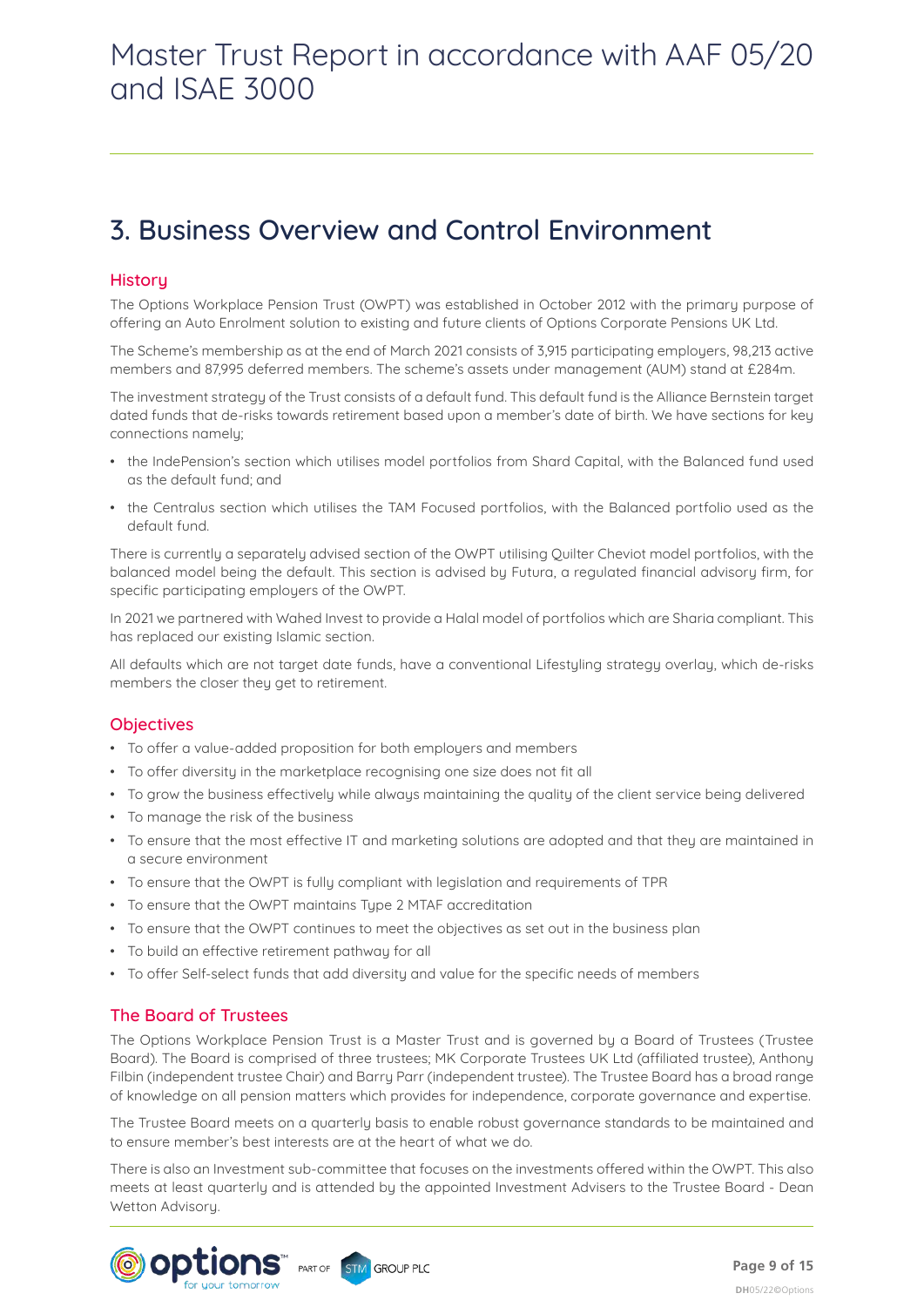# Anthony Filbin, independent trustee

Anthony Filbin joined Legal & General in 1979 where he held a number of senior positions rising to Managing Director Workplace Savings.

In his various roles he was responsible for Legal & General's suite of retail pension and annuity products including the development and implementation of their award-winning auto-enrolment proposition.

Since leaving Legal & General in 2014, he has taken up a number of pension trustee board positions and nonexecutive director roles with Quai Administration Services, Capital Cranfield Trustees and Mattioli Woods.

He is a regular speaker at pension conferences and has held committee positions with the Institute of Actuaries and the Pensions Management Institute.

In 2013 he was named by Financial News as one of the Top 10 Most Influential People In Pensions.

### Barry Parr, independent trustee

Barry Parr has been a trustee since 1993 and a professional trustee since 2012.

Barry has been an independent trustee and chair of the DC committee for the Pensions Trust (master trust) with AUM of £7bn as well as working on many other pension schemes throughout his career. He is a regular columnist in pensions journals including Professional Pensions. Barry has also previously judged the Professional Pensions Awards.

### MK Corporate Trustees UK Limited

MK Corporate Trustees UK Ltd (MKCTUK) was established in December 2014 following a company restructure of Options Pensions UK LLP, replacing the previous trustees Options Pension Trustees UK Ltd. MKCTUK consists of three trustee directors who are employed within the Options Group. Delegation is provided to one of the directors to act on behalf of MKTUK on the Trustee Board for the Options Workplace Pension Trust.

### Paul Webster (Master Trust Governance Manager)

Paul has over 28 years' experience within the pensions industry with a background in DB and DC administration and trustee support and has worked for both third party providers and in-house schemes. Paul is the nominated trustee to the Master Trust Board.

### Christine Hallett (CEO - Options Pensions UK)

Christine has over 30 years' experience within the pensions industry including both Self-Investment Personal Pension Schemes (SIPP) and corporate pensions. She has been CEO of Options Pensions UK since its establishment in 2009.

### Dave Hatch (Operations Director)

David has worked in the financial services arena since 2000 originally qualifying as a financial adviser. In 2007 David moved into the Self-Invested Pension market focusing on UK regulated schemes such as Small Self-Administered Schemes and Self-Invested Personal Pension Schemes. David has extensive knowledge of the Self-Invested Pension market and has had experience of working in the financial services industry for over 17 years in various management and project roles.

All professional fees in respect of services provided to the Trustee Board are paid by the Sponsor Options Corporate Pensions UK Ltd.



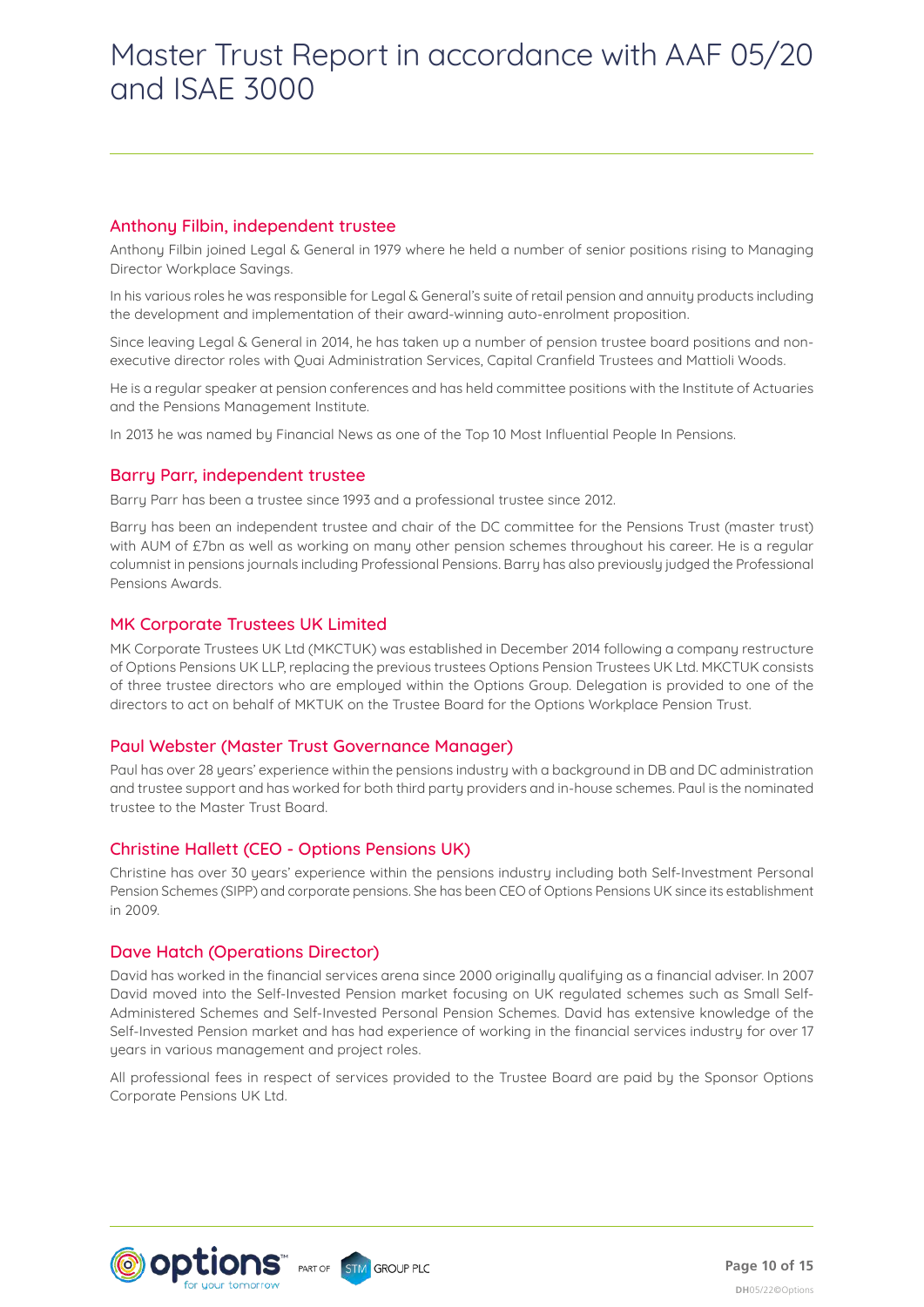# Options Corporate Pensions UK Ltd (OCPUK) - The Sponsor

Options Corporate Pensions UK Ltd was established in December 2014.

In February 2019, the company was acquired by STM Group Plc, an international financial services company focused on providing international and UK pension and trustee services. STM Group Plc are co-founders of the OWPT and supports it when required with additional funding and investment. They provide the capital required in a blocked bank account to the order of the Trustees of the OWPT in the event of a wind-up being triggered.

### Options Corporate Pensions UK Limited (Scheme Administrator) - OCPUK

Options Corporate Pensions UK Limited is the Scheme Administrator and are based in Milton Keynes. It provides administration services, including collecting and investing contributions and paying benefits as and when members leave or retire. It provides communication materials including member booklets and delivers an online portal for each participating member. OCPUK have a dedicated administration team dealing with the day to day administration relating to the Workplace Pension.

OCPUK Limited charge members a flat fee, together with an Annual Management Charge (AMC) dependent upon investment fund chosen. Default funds are charged in accordance with the combination charge structures allowed under the Auto Enrolment Charge Cap Regulations.



#### Investment Managers

The Alliance Bernstein target date funds provide the default funds for the Trust. These are target dated funds that manage the risk as members move closer towards retirement. AEGON Blackrock also provide a target date fund for members of the Amber Workplace Pension Section.

The Trust also provides for other sections with different default arrangements. These investment managers include Quilter Cheviot, TAM and Shard Capital. Quilter Cheviot has a conventional Lifestyling overlay strategy de-risking members as they approach retirement. Lifestyle overlays for TAM and Shard Capital are being developed.

A new Sharia default section is being implemented utilising Sharia portfolios with Wahed Investment, which will also use a lifestyle overlay.

The Investment Managers are remunerated for their services through charges (Annual Management Charge and Fund Management Charge) deducted at source as an adjustment to unit pricing, or from members' pension pots on a quarterly in arrears basis.



**DH**05/22©Options **Page 11 of 15**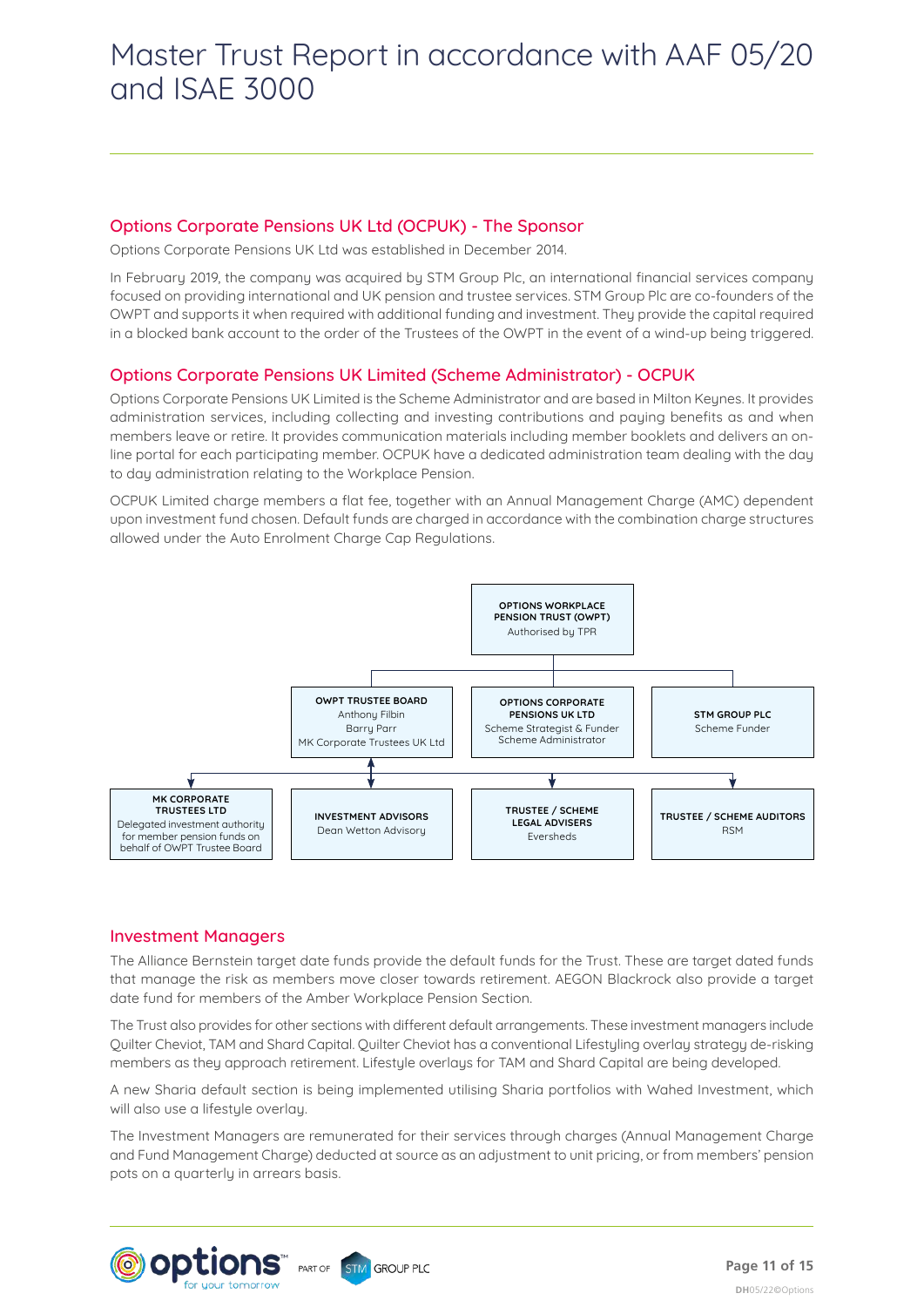# Control Environment, Risk Management and Internal Control

The Board of Trustees understand the importance of protecting the interests of members and compliance with industry and statutory requirements.

Regular review of the Trustee Board's Risk Register aims to identify the need for any changes to procedures and controls. Options Corporate Pensions UK Limited have a variety of accounting and internal controls designed to prevent and detect fraud. These include restricted access to pension systems and databases; segregation of duties between pension administration and finance staff; investment and payments authorisation levels; monthly, independently reviewed bank reconciliations; monitoring of contribution receipts; reconciliation of pension system investment records with investment management holdings; data update and amendment controls and review of transfers out regarding potential pension liberation fraud.

The Trustees, Sponsor and Options Corporate Pensions UK Limited have regular liaison meetings with the Pensions Regulator to discuss the administrative and governance aspects of the Scheme.

# Complementary Control Procedures of Customers

It is not feasible for the control objectives relating to pension services to be achieved solely by The Options Workplace Pension Trust. Each employer is required to evaluate its own internal controls to determine whether:

- member data and contributions are provided as instructed and on a complete, accurate and timely basis
- security controls to protect member data are in place
- records are maintained to demonstrate attempts to trace members who are identified as having an incorrect address
- contingency plans have been developed to ensure that information can be consistently communicated to Options Corporate Pensions UK Limited in the event of a system error or other disruption

### Communications

- The Options Workplace Pension Trust has a documented Communications Plan to meet the needs of its members
- The Trustees' policy is that communications are accurate, clear, helpful and relevant to the customer. Communications are in plain English, avoid the use of jargon and standardised where possible
- The Trustees shall provide the scheme member with the information they need to help them plan for their retirement. Communications are tailored, where appropriate, to different groups such as deferred members and those approaching retirement
- An annual Communication Plan is agreed by the Trustees. The plan is reviewed annually by the Trustee Board

Options Corporate Pensions UK Ltd have invested heavily in a new administration system that will deliver long term benefits for yourselves and your employers and is consistent with the Government's desire to provide a "dashboard" so it is easier to keep track of and manage your pension savings.



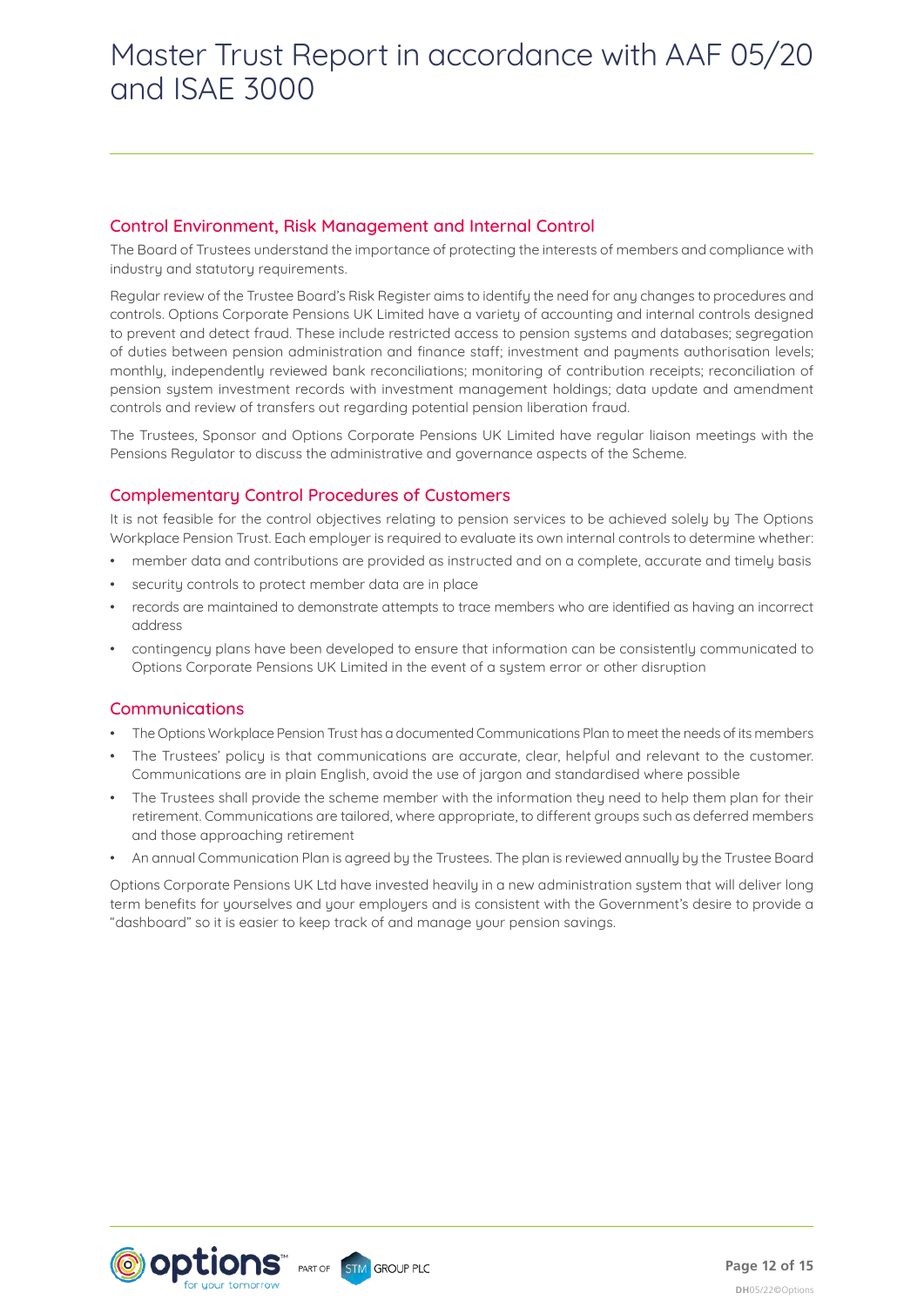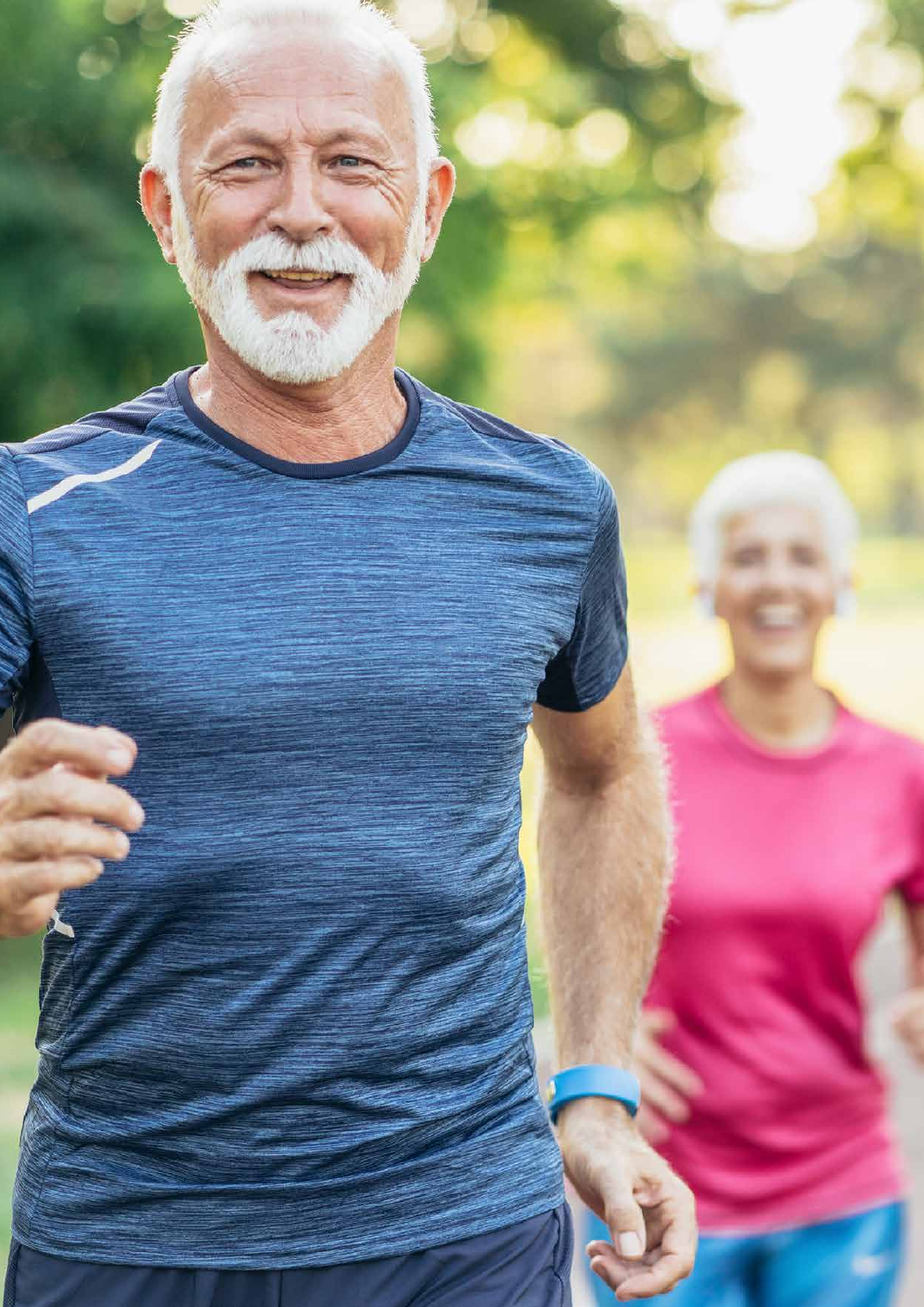# 4. Summary of Control Objectives

### VALUE FOR MEMBERS

### Assessing value for members

1. A documented value for members assessment is undertaken at least annually and is formally approved by the Trustee.

### Management of costs and charges

2. The Trustee ensures disclosure of information to members of transaction costs and charges is complete and accurate and has been disclosed in accordance with regulatory guidelines.

### INVESTMENT GOVERNANCE

- 3. A documented review of the suitability of the default arrangement(s) and range and risk profile of other investment options is undertaken and approved by the Trustee.
- 4. The Trustee undertakes a documented review of the Statement of Investment Principles. This review includes consideration of investment objectives and policies for the default arrangement(s) and all other investment options.
- 5. The Trustee ensures that the Statement of Investment Principles is made publicly available.
- 6. The performance of all investment options (including the default arrangement(s)) is reviewed and monitored against the investment objectives set out in the Statement of Investment Principles. This review is documented and approved by the Trustee.

# THE TRUSTEE BOARD

- 7. New Trustee Directors are recruited and appointed in accordance with a documented procedure approved by the Trustee.
- 8. The fitness and propriety of Trustee Directors is assessed prior to appointment and reviewed annually thereafter in accordance with a documented policy. This review is documented and approved by the Trustee.
- 9. Collective skills and competencies of the Trustee as a whole are reviewed on an annual basis. This review is documented and approved by the Trustee.

10. Trustee levels of knowledge and understanding are managed and maintained in accordance with an annual training and development plan approved by the Trustee.

### FINANCIAL SUSTAINABILITY AND COMPLIANCE

- 11. A documented review of financial sustainability (including access to resources to cover running costs and financial reserves in the event of a triggering event) is undertaken by the Trustee within required timescales.
- 12. A documented review of the Business Plan is undertaken by the Trustee within required timescales.
- 13. A documented Continuity Strategy is maintained and reviewed by the Trustee.
- 14. A documented procedure is maintained and approved by the Trustee for reporting Significant Events and Triggering Events to the Regulator within required timescales.

### SCHEME MANAGEMENT SKILLS

- 15. An annual business schedule/plan is maintained and reviewed by the Trustee.
- 16. Conflicts of interest are subject to ongoing monitoring and are identified, recorded in a conflict register and managed in accordance with a defined policy which is regularly reviewed by the Trustee.
- 17. Documented due diligence is undertaken by the Trustee prior to the appointment of all service providers, including fitness and propriety. Selection criteria is maintained by the Trustee to support service provider selection and decision making.
- 18. Roles and responsibilities of all advisers and service providers are documented and the performance and quality of their service is subject to documented reviews by the Trustee against documented performance criteria.
- 19. The Trustee maintains a risk management framework to identify, evaluate, manage and monitor scheme risks.

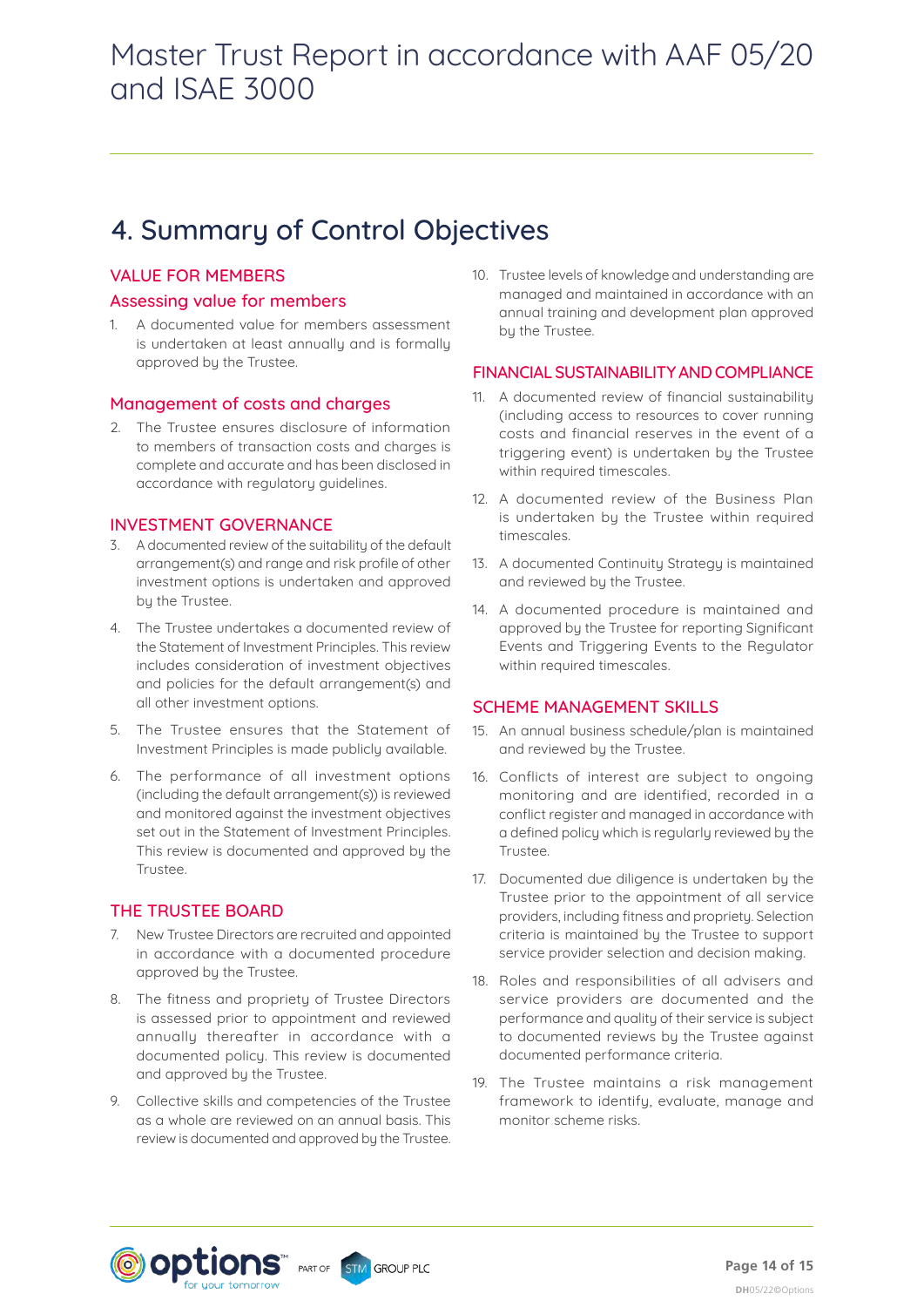# TRUSTEE OVERSIGHT OF IT SYSTEMS AND ADMINISTRATION PROCESSES

- 20. The Trustee monitors and reviews IT systems.
- 21. The capacity to take on new business is assessed, approved and regularly monitored by the Trustee.
- 22. Signed administration agreements are in place with service providers and include provisions for the rectification of maladministration. The agreements are approved by the Trustee.
- 23. The Trustee has arrangements in place for ensuring that core financial transactions (including decumulation related transactions) are processed promptly.
- 24. The Trustee has arrangements in place for ensuring that core financial transactions (including decumulation related transactions) are processed accurately and that payments are authorised and suitably controlled.
- 25. The Trustee ensures that member retirement options selected are processed and managed in accordance with documented procedures.
- 26. The Trustee ensures that transaction errors are identified and rectified in accordance with a documented procedure.
- 27. The Trustee ensures that late and inaccurate contributions are pursued and resolved in accordance with documented procedures. Late contributions are reported to the Trustee.
- 28. The Trustee ensures that contributions are invested and allocated in accordance with member instructions or the requirements of the default arrangement.

# DATA QUALITY

29. The Trustee ensures member data is complete and accurate and is subject to regular data evaluation.

# COMMUNICATION AND REPORTING

- 30. The Trustee maintains a documented member communications plan which is regularly reviewed.
- 31. Arrangements are in place for ensuring that the quality and accuracy of member communications are assessed by the Trustee.
- 32. The Trustee has established a process for reporting member feedback (including issues raised by members) and complaints to the Trustee, including resolution procedures. Member feedback and issues are logged and reviewed by the Trustee





**DH**05/22©Options **Page 15 of 15**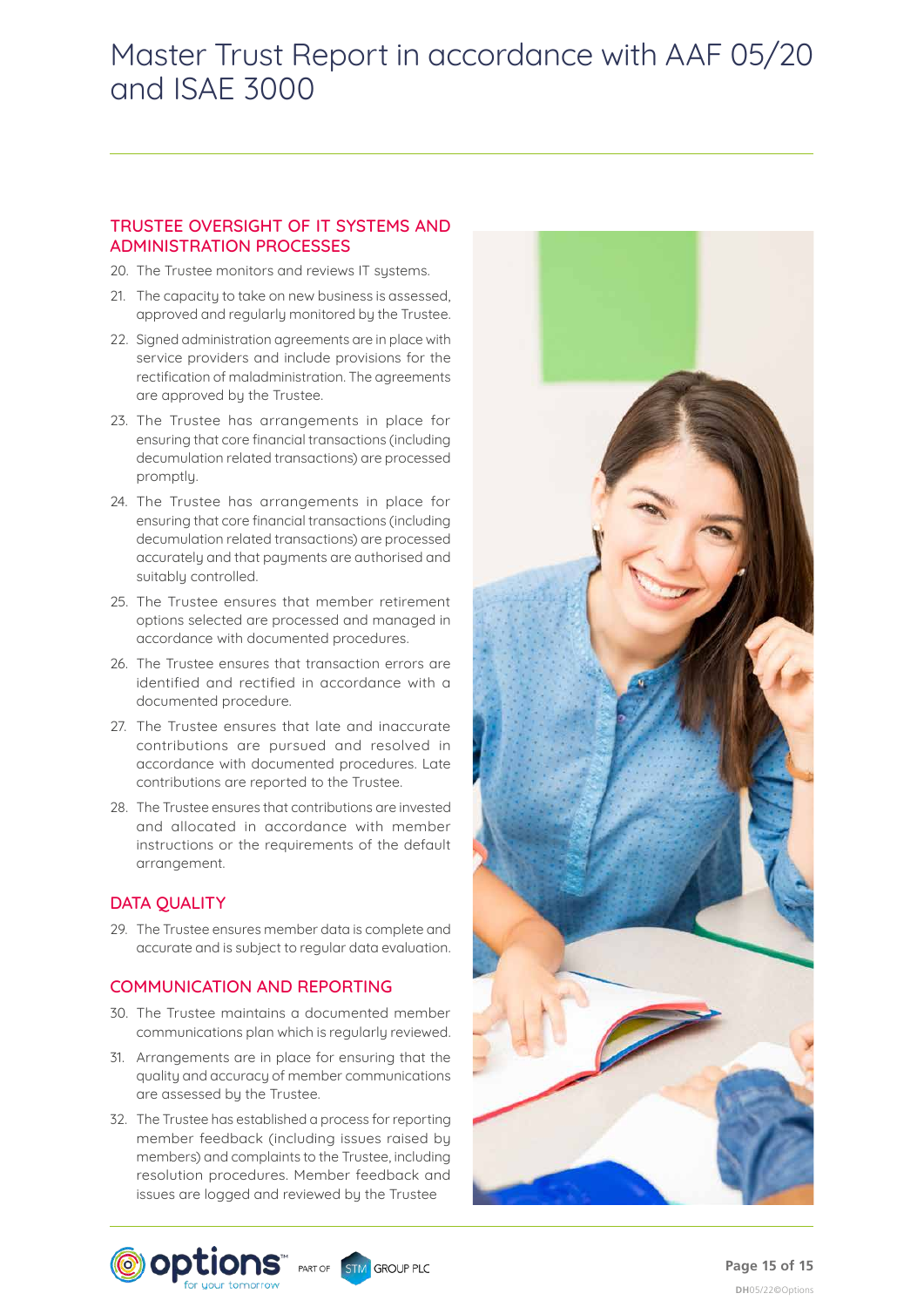$\big\vert$  RightSignature citrix

# **SIGNATURE CERTIFICATE**



#### **R E F E R E N C E N U M B E R**

69ACABB9-D2FE-4DB9-A561-A2488BB77F01

#### **TRANSACTION DETAILS DOCUMENT DETAILS**

**Reference Number** 69ACABB9-D2FE-4DB9-A561-A2488BB77F01

**Transaction Type** Signature Request

**Sent At** 05/18/2022 10:15 EDT

**Executed At** 05/18/2022 13:17 EDT

**Identity Method** email **Distribution Method**

email

**Document Name** 20220518 Options Aaf 0520 Lor Report Web Pe 31 March 2021 For Signing **Filename**

20220518 options aaf 0520 lor report web pe 31 march 2021 for signing.pdf

**Pages** 63 pages

**Content Type** application/pdf

**File Size**

7.37 MB

**Original Checksum**

1ace6d89ba4bf700f7d01a03d37b6fad7c0817277ca0574b005b809452f9f8e7

**Signed Checksum**

0a989e63aa71bec768f0a0811db13ab2001de4ec63967236484c7a367433ff26

**Signer Sequencing** Enabled **Document Passcode** Disabled

# **S I G N E R S**

#### **SIGNER E-SIGNATURE EVENTS**

**Name** Gareth Burton **Email** gareth.burton@assureuk.co.uk **Signer Sequence** 1 **Components** 4

**Status** signed **Multi-factor Digital Fingerprint Checksum** b4143e651bdf0b6884402b7aaf13b39817bdf23d191d52bd03b155cb88e7cd38

**IP Address** 88.97.51.129

**Device** Chrome Mobile iOS via iOS **Typed Signature**



**Viewed At** 05/18/2022 13:15 EDT

**Identity Authenticated At** 05/18/2022 13:17 EDT **Signed At** 05/18/2022 13:17 EDT

assure 11X

**Signature Reference ID** 6D55B57A

**Name** Anthony Filbin **Email** filbinadvisory@btinternet.com **Signer Sequence**  $\Omega$ 

**Components** 11

**Multi-factor Digital Fingerprint Checksum** 7589ba5f0fb0ecae56016d4e752abb3bab1e5928cab7a1570f790d977f61ec89

**IP Address** 86.150.151.221 **Device**

**Status** signed

Chrome via Windows **Typed Signature**

anthony filkin

**Signature Reference ID** 309A79DC

**Viewed At** 05/18/2022 10:50 EDT

**Identity Authenticated At** 05/18/2022 10:52 EDT

**Signed At** 05/18/2022 10:53 EDT

**A U D I T S**